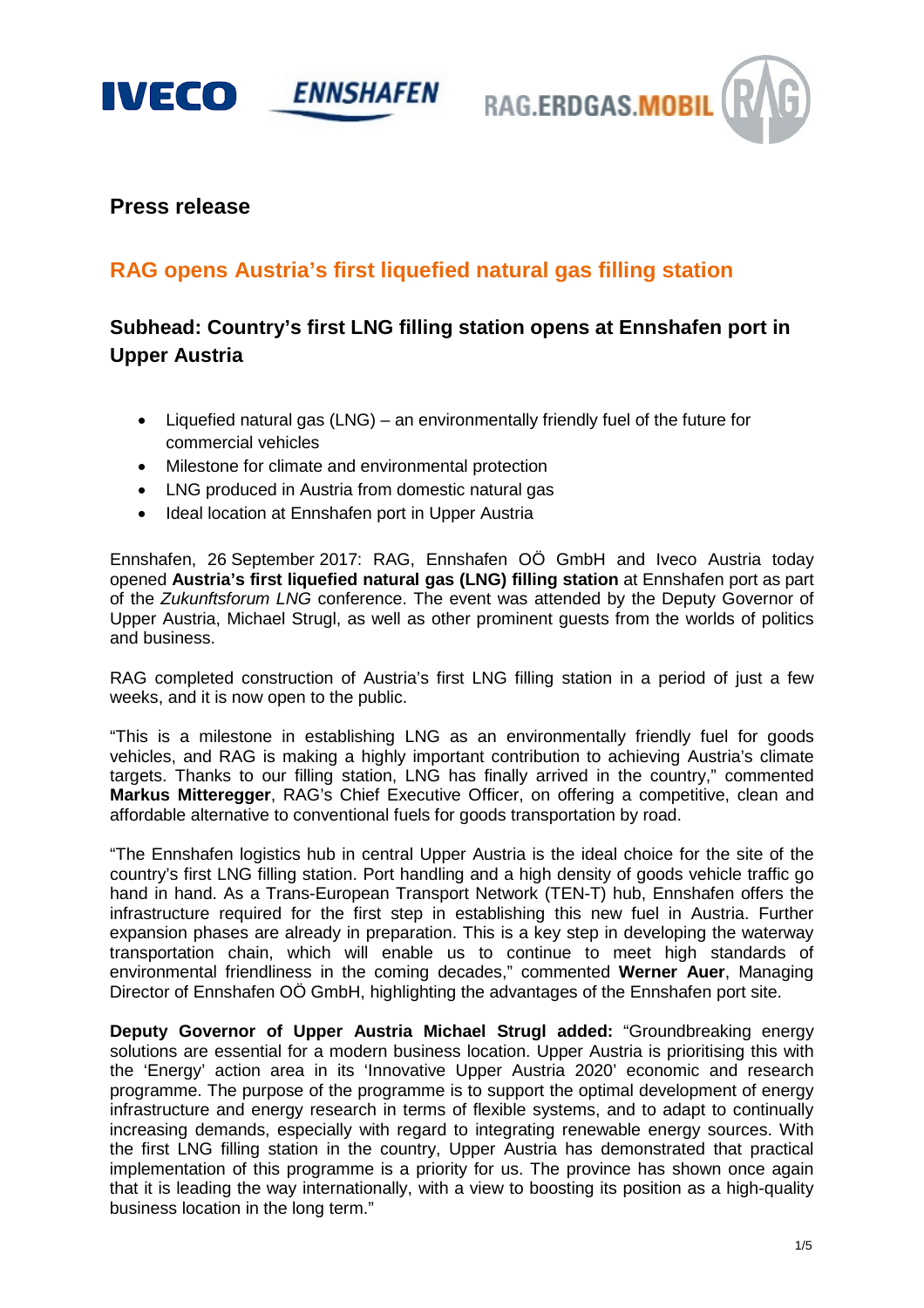



RAG has been using an Iveco Stralis NP – the first truck to run on LNG in Austria – since April 2017. Further Iveco Stralis NPs were delivered to selected customers in September 2017. More than 2,000 trucks of this type are on the road in Europe. As **IVECO Business Director Karl-Martin Studener** explained: "The Iveco Stralis Natural Power truck is already playing an active role in environmentally friendly goods transportation. Zero fine particulates and 70% less nitrogen oxide bear witness to that. Significantly lower natural gas consumption in comparison with diesel means reduced carbon dioxide emissions, and also helps transport contractors to optimise logistic costs."

#### **LNG made in Austria – from domestic natural gas**

Approximately 12 tonnes of LNG can be kept in storage at the Ennshafen site at present – equivalent to the amount required to refuel between 60 and 90 trucks. RAG delivers natural gas using its own LNG tankers. Some of the gas comes from RAG's gas reservoirs in Austria, and is processed at the company's LNG plant in Gampern, Upper Austria. Currently, about two tonnes of LNG a day is produced there, which can then be used at the Ennshafen LNG filling station. This is enough to refuel 10-15 LNG-powered trucks a day.

"The potential for the future is significantly greater – this is reflected in developments in Germany and throughout Europe. That is why we are planning to expand our own LNG production, in order to increase the availability of Austrian-made LNG. We also plan to open further LNG filling stations on major transport routes in Tyrol, Upper Austria, Styria and the Vienna area," Markus Mitteregger explained.

#### **What is LNG?**

Liquefied natural gas (LNG) is natural gas that has been converted to a fluid state by cooling it to a temperature of around -160°C. The expansion ratio of natural gas from liquid to gaseous form is 1:600, meaning that large volumes of energy can be transported and stored as LNG. It can be produced in Austria or transported to customers in specially designed road, rail and sea tankers. As well as being easy to transport and store, LNG offers another significant benefit: it is very economical and efficient. As highly pure natural gas that consists of almost 100% methane, it has an average gross calorific value of about 10.0 kWh per cubic meter of gas or 13.7 kWh per kilogram.

#### **Advantages of trucks that run on LNG:**

- Carbon dioxide emissions up to 20,000kg lower per year in comparison with Euro 6 diesel trucks
- 95% reduction in fine particulates
- Over 70% reduction in nitrogen oxides (NO,  $NO<sub>2</sub>$ )
- No AdBlue/catalytic convertor needed
- LNG technically mature for use in industry and heavy goods vehicles, and available for the long term
- Using LNG as a fuel reduces noise emissions by about 50%
- Infrastructure is under implementation along the LNG Blue Corridors principle routes for LNG heavy goods vehicles in Europe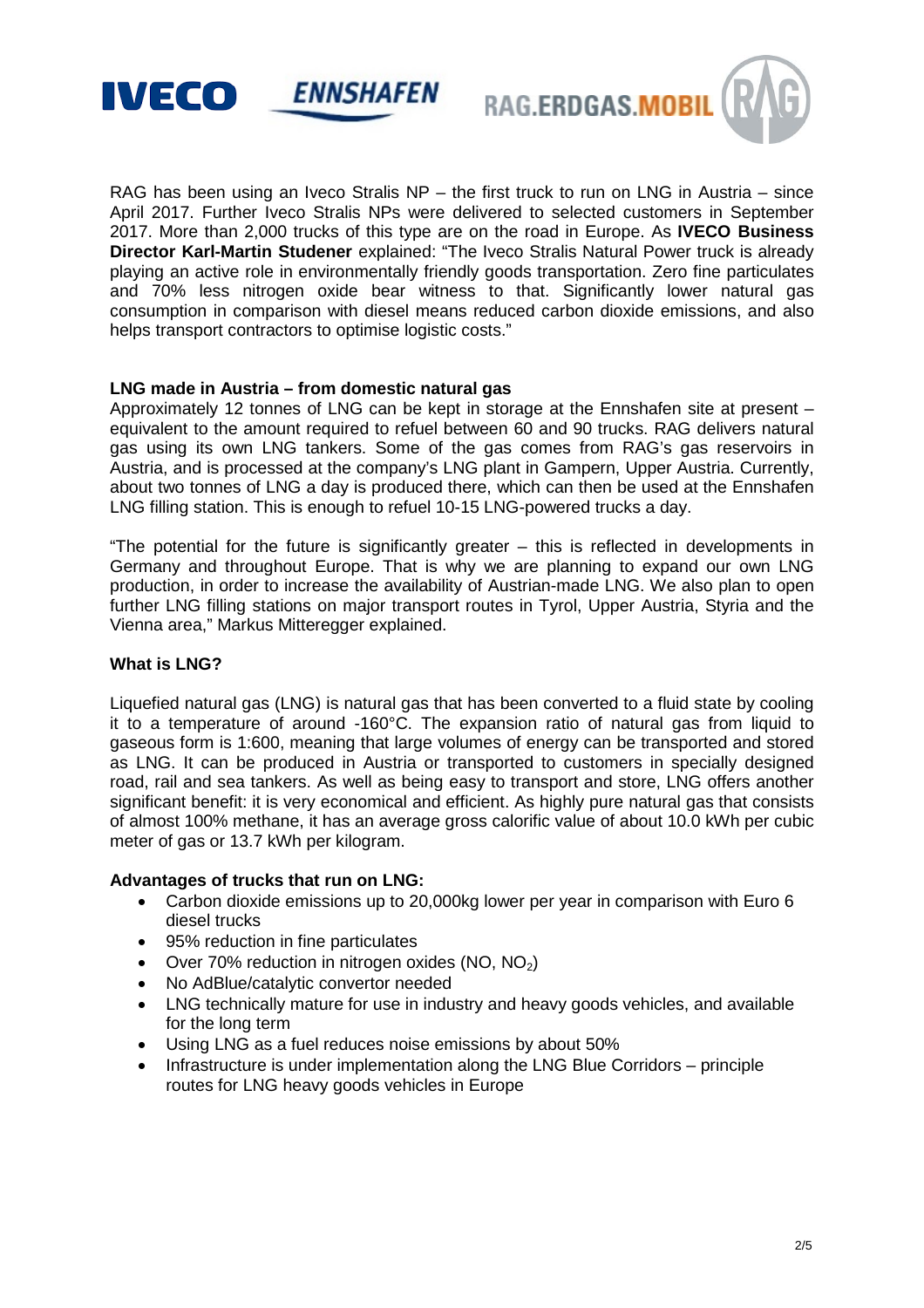

RAG.ERDGAS.MOBIL

#### *Zukunftsforum LNG –***LNG for the future conference:**

#### **LNG – fuel of the future protecting our climate and environment**

The Paris Climate Change Conference set the goal of securing supplies of sustainable and affordable energy for the future, while also reducing greenhouse gas emissions and improving energy efficiency. This enormous challenge will only be met through huge collaborative efforts. A major focus is road traffic, which generates around 45% of all greenhouse gas emissions. Medium- and long-term forecasts predict growing road traffic volumes, especially heavy goods traffic. As a result, numerous EU initiatives, such as the LNG Blue Corridors project, are promoting increased use of environmentally friendly, lowemission natural gas and LNG as a transportation fuel. In the future, gas produced from renewable sources (biogas and gas generated from wind and solar, using power to gas) might also be used in addition to conventional natural gas. So ready supplies of gas will be available for use as a fuel for the long term.

"Gas is the energy source of the future, and its use as a fuel for trucks underlines its advantages. There are large reserves of gas worldwide, it is environmentally friendly and inexpensive, and now it can even be produced renewably. As the fourth-largest gas storage operator in Europe, RAG can guarantee reliable gas supplies. We are also channelling significant efforts into projects to manufacture gas using renewable energy," Mitteregger pointed out, emphasising the high degree of supply security offered by gas. RAG is closely involved in research and development on the manufacture of renewable gas, as part of two projects supported by the Austrian Climate and Energy Fund – for further details, visit [www.underground-sun-storage.at](http://www.underground-sun-storage.at/) and [www.underground-sun-conversion.at.](http://www.underground-sun-conversion.at/)

## **A win-win situation all round: benefits for the environment, transportation companies and consumers**

LNG-powered trucks are already firmly established in the USA and China. There are LNG filling stations in a number of European countries, and now these environmentally friendly vehicles have arrived in Austria. Until now LNG has primarily been used to transport natural gas in large quantities across the world's oceans, without the need for pipelines. Recent years have seen the discovery of its potential as a fuel for transportation of goods by road and sea.

"LNG is a global megatrend," said **Timm Kehler, Managing Director of Zukunft Erdgas**. "The available quantities of LNG and its applications are both growing at breathtaking speed, fundamentally changing not only the gas industry, but the entire energy supply sector and transportation worldwide. This presents markets and market participants with new challenges as far as taking advantage of the opportunities and developing lines of business is concerned. Close collaboration between the gas industry, manufacturers, transportation firms and policymakers is vital, because we will only be able to harness the potential of LNG and effectively position it as an alternative to conventional truck fuel by working together. The first steps in introducing a new technology are certainly the most difficult. But the fact that they are being taken nevertheless, for instance here in Upper Austria, is very encouraging and means we can be optimistic about further developments."

Above all, LNG makes an important contribution to security of supply. Natural gas is temporarily stored in underground storage facilities, so that it is available whenever it is needed – regardless of the time of day or year, or the weather.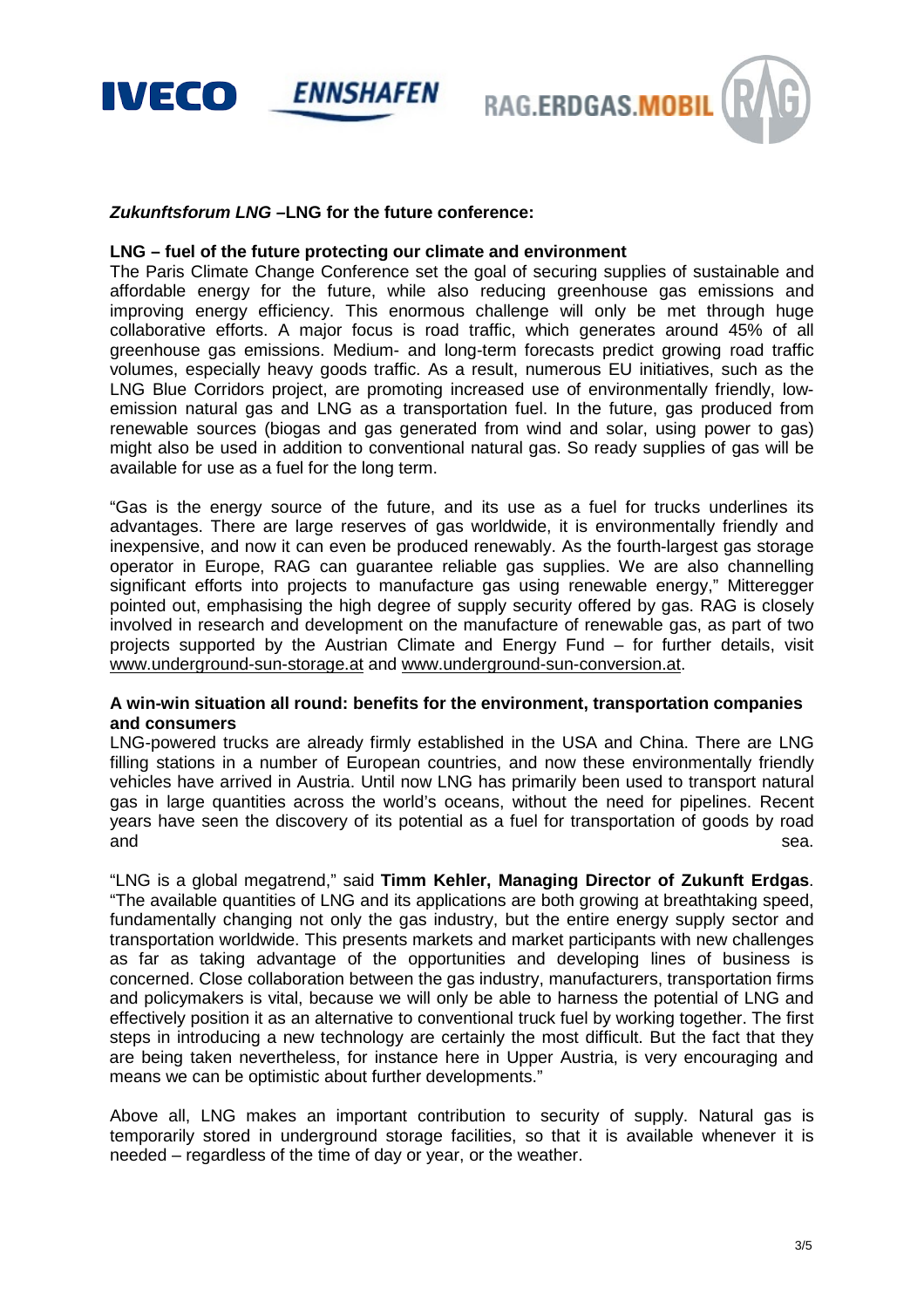





"Transportation plays an essential role in a functioning economy. This means it is all the more important to make transportation environmentally friendly and forward-looking. We are convinced that our natural gas is playing a key role in this," Mitteregger added, underlining the importance of gas for the future of transportation. "RAG is investing in pioneering LNG infrastructure, driving forward this groundbreaking, environmentally friendly development. Commissioning our first LNG filling station at Ennshafen port is an important initial milestone in this process," Mitteregger concluded.

## **Enquiries:**

**RAG Ennshafen IVECO** Elisabeth Kolm Christine Huber Angelika Stadler<br>
elisabeth.kolm@rag-austria.at Christine.huber@ennshafen.at angelika.stadler@iveco.com [elisabeth.kolm@rag-austria.at](mailto:elisabeth.kolm@rag-austria.at) Tel: +43 (0)50724 5448 Tel: +43 (0)7223 84151-0 Tel: +43 (0)1 69011 125